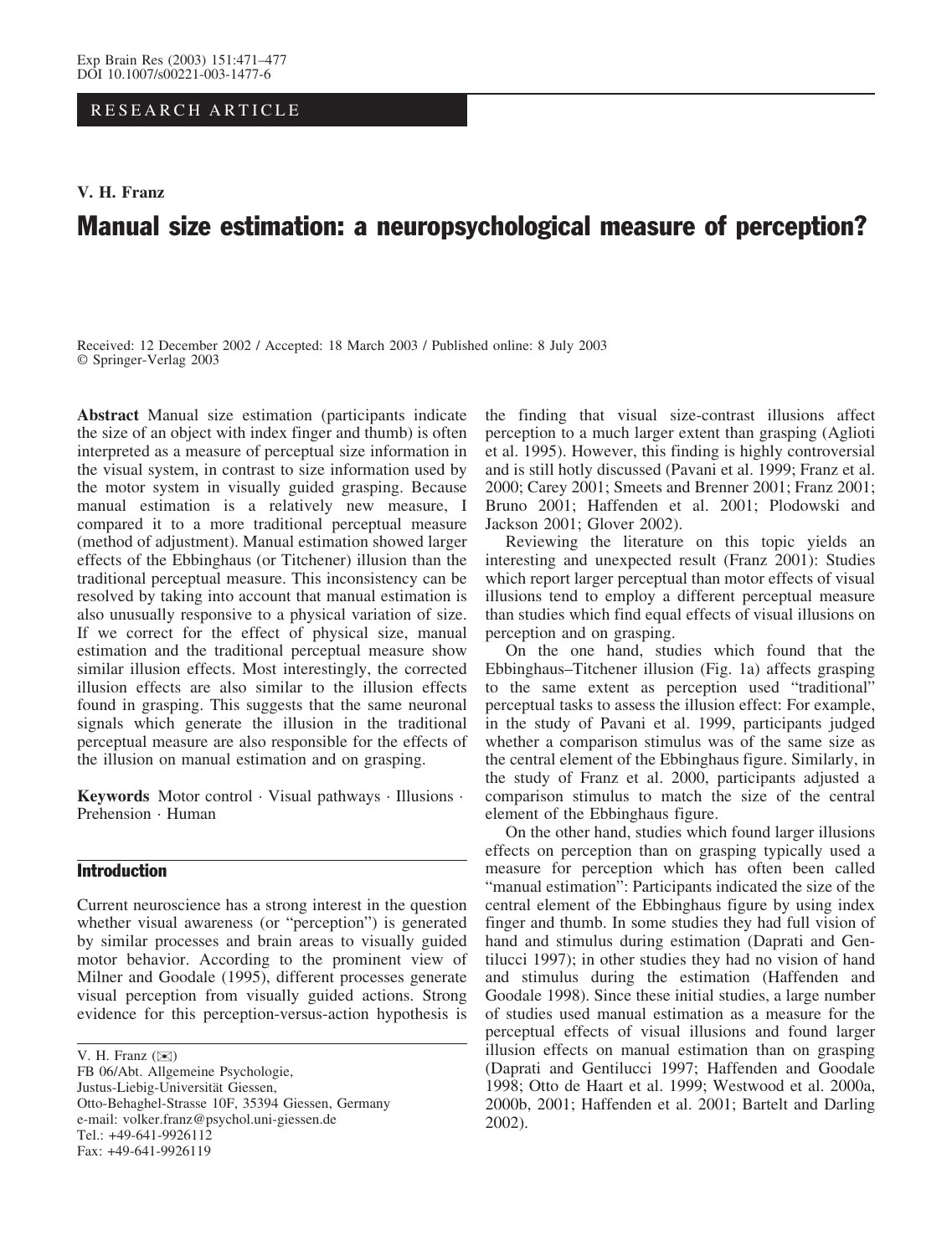

Fig. 1 a The Ebbinghaus (or Titchener) illusion in its standard form: A circle surrounded by larger circles is perceived as being smaller than if surrounded by smaller circles (and vice versa). The illusion is strongest if the small context circles are relatively close to the central circle and the large context circles are relatively far from the central circle (Girgus et al. 1972). b Variant of the Ebbinghaus illusion used in this study: To control for possible effects of the distance of the context circles on grasping (cf. Haffenden et al. 2001), the distance of the large context circles was matched to the distance of the small context circles. c Apparatus used in this study: Participants viewed a board with the context circles drawn on it. In the center of the context circles an aluminum disc was positioned. In the grasping task, participants grasped the disc. In the manual estimation task, they indicated the size of the disc using index finger and thumb. In the adjustment task, they adjusted a comparison circle displayed on the monitor to match the size of the disc. d A participant grasping the aluminum disc

In this situation, the question arises of which perceptual measure is most appropriate to be compared to grasping: Manual estimation or the more traditional perceptual measures? Interestingly, none of the existing studies performed a comparison between manual estimation and the traditional perceptual measures such as, for example: method of adjustment, method of constant stimuli, and comparison methods (cf. Coren and Girgus 1972). Given the increasing use of manual estimation also in more general fields of the cognitive neurosciences (Haffenden and Goodale 2000b; Westwood et al. 2002), it seems beneficial to assess its outcomes in relation to traditional perceptual measures. If manual estimation shows a similar pattern of results to the traditional perceptual measures, then we can be more reassured that all these perceptual measures are comparable. On the other hand, if there are systematic deviations between manual estimation and the traditional perceptual measures, then we have to find an explanation for these deviations before we can use one or the other of these

measures for inferences about the underlying brain processes.

The goal of this study was to perform a comparison between the effects of the Ebbinghaus illusion on manual estimation, on grasping, and on traditional perceptual measures. Special care was taken to match the conditions between the different tasks as well as possible. For example, the distance between the context elements and the central element of the Ebbinghaus illusion was equal in the two illusion conditions (Fig. 1b). This was done because a different gap between context elements and central element might selectively affect grasping and could lead to artificial illusion effects in grasping (as suggested by Haffenden et al. 2001; but see Franz et al. 2003). Also, the responsiveness of each of the measures to a physical variation of size was assessed. This is an important baseline condition which gives us the possibility to predict the expected responsiveness of the measure to an illusionary variation of size by taking into account the slopes of the linear functions which relate the measures to physical size. To see this, consider two measures, one which responds to a physical change in size of 1 mm with an increase of, say, 5 mm, while the other responds with an increase of only 2 mm. Assuming under the null hypothesis that an illusory size change has a similar effect to a physical size change on a single, internal size estimate, one would expect a relationship of 5:2 also for the illusion effects (cf. Franz et al. 2001).

The experiment consisted of three tasks: manual estimation, an adjustment task (as traditional perceptual measure), and grasping. The effects of the Ebbinghaus illusion and of a physical variation of size were assessed for each of the tasks and compared. Of special interest was: (a) whether grasping is affected by the illusion; (b) if so, whether the illusion effects on grasping are smaller than the illusion effect for the other two measures; and (c) whether manual estimation shows similar illusion effects to the adjustment task.

# **Methods**

#### Participants

Twenty-eight volunteers (15 female, 13 male) participated in the experiment, ranging in age from 15 to 38 years (mean: 25.1 years, SD: 5.6 years). In return for their participation, they received a payment of 15 DM/h (approximately 7.5 *e*, or 7 US\$). Participants had normal or corrected-to-normal vision (Snellen-equivalent of 20/25 or better; Ferris et al. 1982), normal stereopsis of 60 s of arc or better (Stereotest circles; Stereo Optical, Chicago), and were right-handed (Oldfield 1971). Written, informed consent was obtained from the participants prior to their inclusion in the study, and the rights of the participants were protected according to the 1964 Declaration of Helsinki.

#### Stimuli

The stimuli are shown in Fig. 1b. The large and small context circles were 58 mm and 10 mm in diameter, respectively. For both sizes of the context circles, the distance between the midpoint of the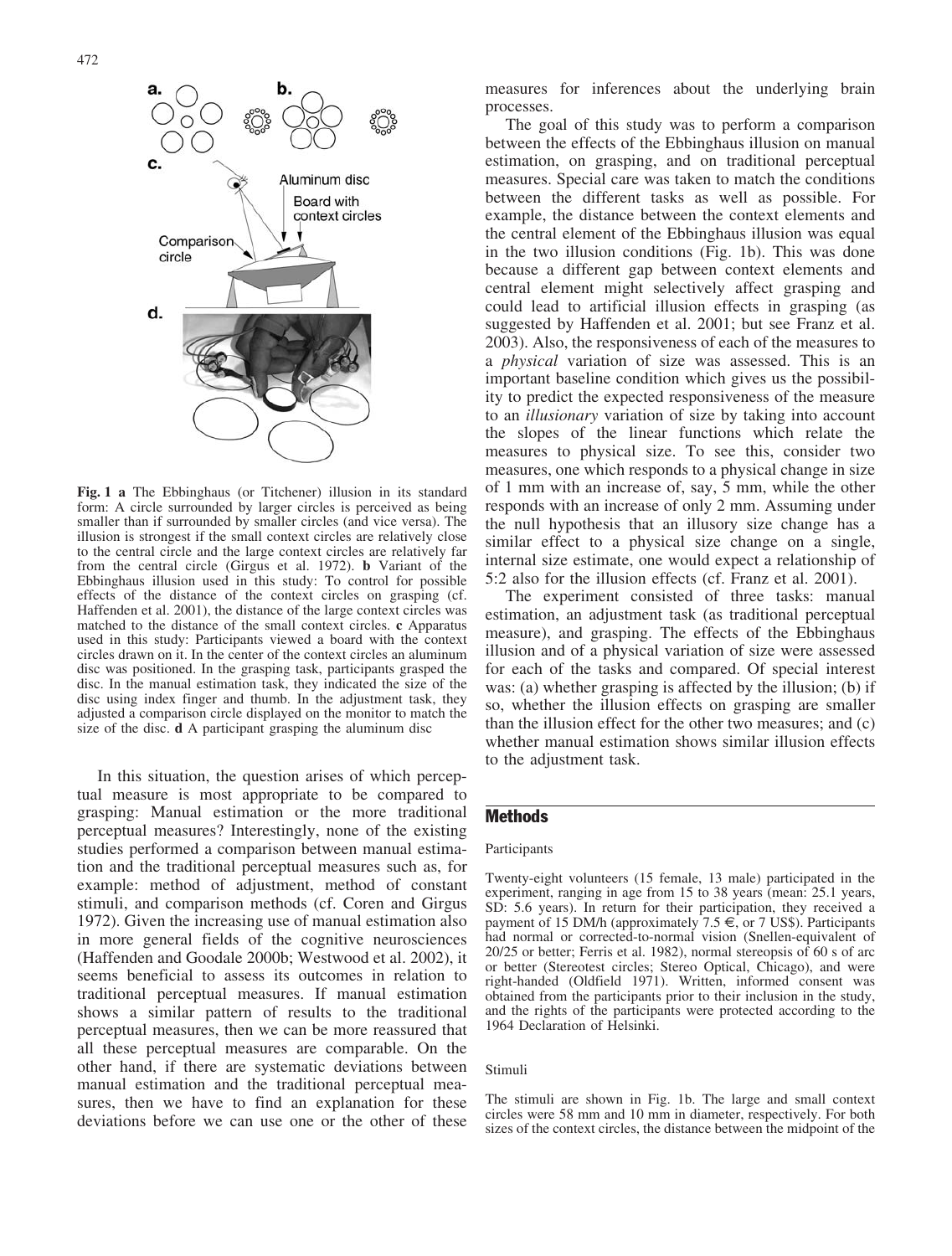target disc and the nearest point on the context circles was 24 mm (these conditions are geometrically identical to the "Large–Near" and "Small–Near" conditions used by Franz et al., 2003). All context circles were drawn on a board. The targets were aluminum discs, 31, 34, or 37 mm in diameter (corresponding to  $2.7^{\circ}$ ,  $3.0^{\circ}$ , and  $3.3^{\circ}$  of visual angle) and 5 mm in height. To maximize the similarity between the three-dimensional target disc and the twodimensional context circles, the shadows were minimized and participants viewed the stimuli from above.

In the adjustment task, an isolated comparison circle was displayed on a computer monitor at a distance of  $155 \text{ mm}$  ( $13.8^\circ$  of visual angle) from the target disc. The comparison was offset in the midsagittal plane of the participant such that it was closer to the participant's body than the target disc. The distance between eye and target disc was the same as the distance between eye and comparison circle (approx. 65 cm).

#### Apparatus

The apparatus is shown in Fig. 1c. Participants sat on a stool and used a chin rest to keep the position of the head constant. They looked down at a 21-inch monitor (effective screen diagonal of 48.5 cm) as if looking at the top of a table. The monitor was positioned at a distance of approximately 65 cm from the eyes. The screen of the monitor served as a table for the presentation of the stimuli. The screen was not horizontal, but tilted to be oriented perpendicular to gaze direction. Participants wore liquid-crystal (LC) shutter glasses (Milgram 1987) which allow efficient suppression of vision. The trajectories of the finger movements were recorded using an Optotrak system (sampling rate 100 Hz). Six infrared light-emitting diodes (LEDs) were mounted on two little flags (three LEDs per flag). The flags were attached to thumb and index finger (cf. Fig. 1d). Before the experiment started, the typical grasp points on the fingers were determined and measured relative to the markers on the flags. This enabled me to calculate the trajectories of the grasp points and to determine in the grasping task the MGA (i.e., the maximum aperture between index finger and thumb during the reach phase of the grasp movement), as well as the indicated size in the manual estimation task.

#### Procedure

In the grasping task, participants grasped the target disc with their dominant, right hand, lifted the disc, and deposited it at the side of the monitor. Then, the experimenter re-collected the target disc and prepared the next trial. The LC shutter glasses suppressed vision as soon as the midpoint between the fingers had moved at least 20 mm away from their resting position (on average  $661±37$  ms after stimulus presentation) such that participants could neither see their hand nor the stimulus during grasping. The distance between resting position of the hand and the target disc was 27 cm. Participants were allowed 2.5 s for the grasping movement (from opening of the shutter glasses until having moved the disc at least 20 mm away from its position). If this time limit was exceeded, the trial was pushed back to the set of trials to be performed and repeated at a random, later time. As in the other tasks, trials were presented in a random order. Each participant performed 42 grasps  $(3 \text{ sizes of the central disc} \times 2 \text{ illusion conditions} \times 7 \text{ repetitions}).$ 

The manual estimation task was very similar to the grasping task, except that participants indicated the size of the target disc with index finger and thumb prior to grasping: they lifted their right, dominant hand and indicated the size of the target disc using index finger and thumb. When they felt that they showed the correct size, they indicated this by pressing a mouse-button with their left hand. After this, participants grasped the target disc (this was done to provide them with the same amount of haptic feedback as in the grasping task). As in the grasping task, the LC shutter glasses suppressed vision as soon as the fingers had moved at least  $20$  mm from their resting position (on average  $871\pm38$  ms after stimulus presentation), such that the participants did the manual estimation as well as the subsequent grasping without vision. Participants were allowed 2.5 s to complete the manual estimation (from opening of the shutter glasses until having pressed the mouse button with the left hand). They were allowed a relative velocity between index finger and thumb of maximal 30 mm/s at the time of the manual estimation. If this velocity or the time limit were exceeded, the trial was pushed back to the set of trials to be performed and repeated at a random, later time. As in the other tasks, trials were presented in a random order. Each participants performed 42 manual estimations (3 sizes of the central disc  $\times$  2 illusion conditions  $\times$  7 repetitions).

In the adjustment task, participants used the buttons of a computer mouse to adjust the isolated circle, which was displayed on the computer monitor until they perceived it to be of the same diameter as the target disc. The initial diameter of the comparison circle was set randomly between 17 and 48 mm (step sizes of 1 mm, uniform distribution). During the adjustments, participants had full vision of the stimuli and there was no time limit for the adjustments. In perceptual control experiments, I had established that this adjustment method leads to the same measured illusion effects as a constant stimuli method with 800 ms presentation time (see also Franz et al. 2000, for further control experiments). The adjustment method has the advantage of being more efficient. The LC shutter glasses suppressed vision as soon as the participant finished the adjustments and until the next trial was set up by the experimenter. For each participant the trials were presented in a different computer-generated, random order. Each participant performed 18 adjustments (3 sizes of the central disc  $\times$  2 illusion conditions  $\times$  3 repetitions).

All tasks were performed in separate blocks, with the succession of the tasks being counterbalanced between participants. In all tasks, the experimenter prepared each trial according to the computer-generated, random order, selected the current combination of context circles and target disc, positioned the target disc on top of the board with the context circles, and mounted the board on top of the monitor. The LC shutter glasses were opaque during this preparation. When the preparation was finished, the experimenter pressed a button to open the LC shutter glasses and to start the trial.

#### Data analysis

For data analysis, repeated-measures ANOVAs were calculated with the factors Size of target disc (3 levels: 31, 34, 37 mm) and Illusion (2 levels; see Fig. 1b). Dependent variables were MGA (grasping task), adjusted size of the comparison circle (adjustment task), and the indicated size between index finger and thumb (manual estimation task).

For each dependent measure, the corrected illusion effect was calculated. The corrected illusion effect takes into account the slope of the linear function which relates the dependent measures to physical size (see the Introduction). In principle, the correction could be fairly easy: simply divide the illusion effect by the slope (for a detailed discussion and mathematical formulation, see Franz et al. 2001). However, we also need to estimate the variability of the corrected illusion effects. This is not trivial, because we have to take into account the variability of the measured illusion effects as well as the variability of the measured slopes. Because the slope is in the denominator, the correction can lead to serious mathematical problems. For example, consider the case that the confidence interval of the slope contained zero (or values close to zero). In this case, the corrected illusion effect can become arbitrarily large (or small), with arbitrarily large variability.

Some recent studies also had to solve this problem (Glover and Dixon 2001, 2002; Haffenden et al. 2001; Franz 2003) and took different, more or less ad-hoc approaches to estimate the variability of the corrected illusion effects. Here, I utilized a statistical approach which was developed especially for this problem and is usually called "Fieller's theorem" (Fieller 1932, 1954): Let  $x$  and  $y$ be two normally distributed random variables, then Fieller's theorem gives exact confidence limits for the ratio  $y:x$ . The exact formulas for the calculation are described by Fieller (1954).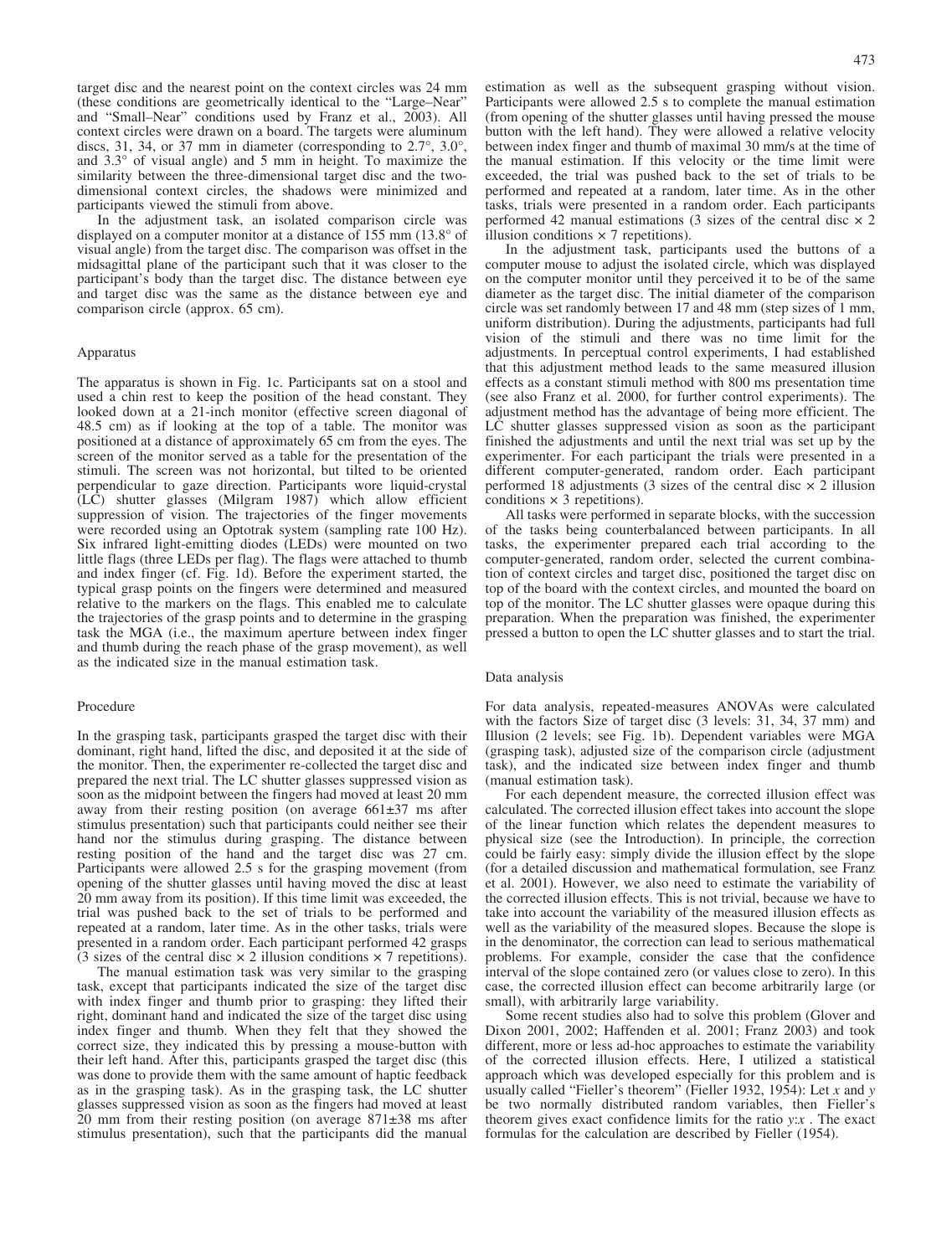A significance level of  $\alpha$ =0.05 was used for all statistical analyses. P-values above 0.001 are given as exact values. For parameters which are given as  $x \pm y$ , x is the mean and y is the standard error of the mean.

## **Results**

Results of all experimental conditions are shown in Fig. 2. In all tasks the main effects of the illusion as well as of the physical size of the target disc were highly significant (see Table 1).

The mean illusion effects are shown in Fig. 3a. Comparing the illusion effects between the different tasks shows that manual estimation yielded a larger illusion effect than both the adjustment task  $[t(27)=5.18]$ , *P*<0.001] and grasping  $[t(27)=2.17, P=0.04]$ . On the other hand, the adjustment task and grasping did not differ significantly in their illusion effects  $[t(27)=1.84]$ ,  $P=0.081$ .

Though not statistically significant, grasping seems to show a slightly larger illusion effect than the adjustment task. To assess whether this is a substantial effect or only due to random statistical fluctuations, we can compare the results with the data of a previous study (Franz et al. 2003), in which the same conditions were used for



Fig. 2 Results of grasping, the adjustment task, and of manual estimation: Mean MGA (grasping), mean adjusted size of the comparison (adjustment task), and mean indicated size (manual estimation) as functions of the diameter of the target disc and of the illusion-inducing context. *Error bars* depict  $\pm 1$  standard error of the mean. Note that the standard errors contain between-subjects variability, which is not relevant for the statistical tests of the illusion effects

Table 1 ANOVAs for grasping, the adjustment task, and manual estimation. For each task, an individual repeated-measures AN-OVA was calculated. Factors were illusion (large versus small context circles) and size of the target disc (diameters: 31, 34, 37 mm). Dependent variables were MGA (the maximum aperture

grasping and the adjustment task with a very large sample size (52 participants). Figure 3b shows the illusion effects found by Franz et al. (2003) for these conditions. Comparing the illusion effects suggests that indeed the slightly larger grasp effect seems due to random statistical fluctuations. This is also confirmed by an ANOVA on the illusion effects with the factors task (2 levels: adjustment task versus grasping) and study (2 levels: this study versus that of Franz et al. (2003). The ANOVA shows no difference of the illusion effects between grasping and the adjustment task  $(F_1, 78=2.05,$  $P=0.16$ ). Also there was no difference of the illusion effects between studies, nor was there a task  $\times$  study interaction (both  $P > 0.26$ ).



Fig. 3 a Overall illusion effects for grasping, the adjustment task, and manual estimation, averaged across all sizes of the target disc. b The illusion effects for grasping and the adjustment task, as measured by Franz et al. (2003) under conditions identical to the conditions used in this study and with a large sample size of 52 participants. c Corrected illusion effects. Each illusion effect is corrected by the slope which relates the dependent measure to physical size (cf. Table 2). Error bars depict 95% confidence intervals

between index finger and thumb during the reach phase of the grasping task), adjusted size of the comparison circle (adjustment task), and the indicated size using index finger and thumb (manual estimation)

| Task<br>Grasping<br>Adjustment task | Main effect<br><b>Illusion</b> |                                | Main effect<br>Size of target disc |                                      | Interaction<br>Illusion $\times$ size |              |
|-------------------------------------|--------------------------------|--------------------------------|------------------------------------|--------------------------------------|---------------------------------------|--------------|
|                                     | $F_{1,27}$<br>29.2<br>40.0     | $< 0.001$ ***<br>$< 0.001$ *** | $F_2$ , 54<br>108.4<br>517.9       | $\leq 0.001$ ***<br>$\leq 0.001$ *** | $F_{2, 54}$<br>1.8                    | 0.28<br>0.18 |
| Manual estimation                   | 73.8                           | $< 0.001$ ***                  | 233.5                              | $\leq 0.001$ ***                     | 0.6                                   | 0.58         |

 $*P<0.05$ ;  $*P<0.01$ ;  $**P<0.001$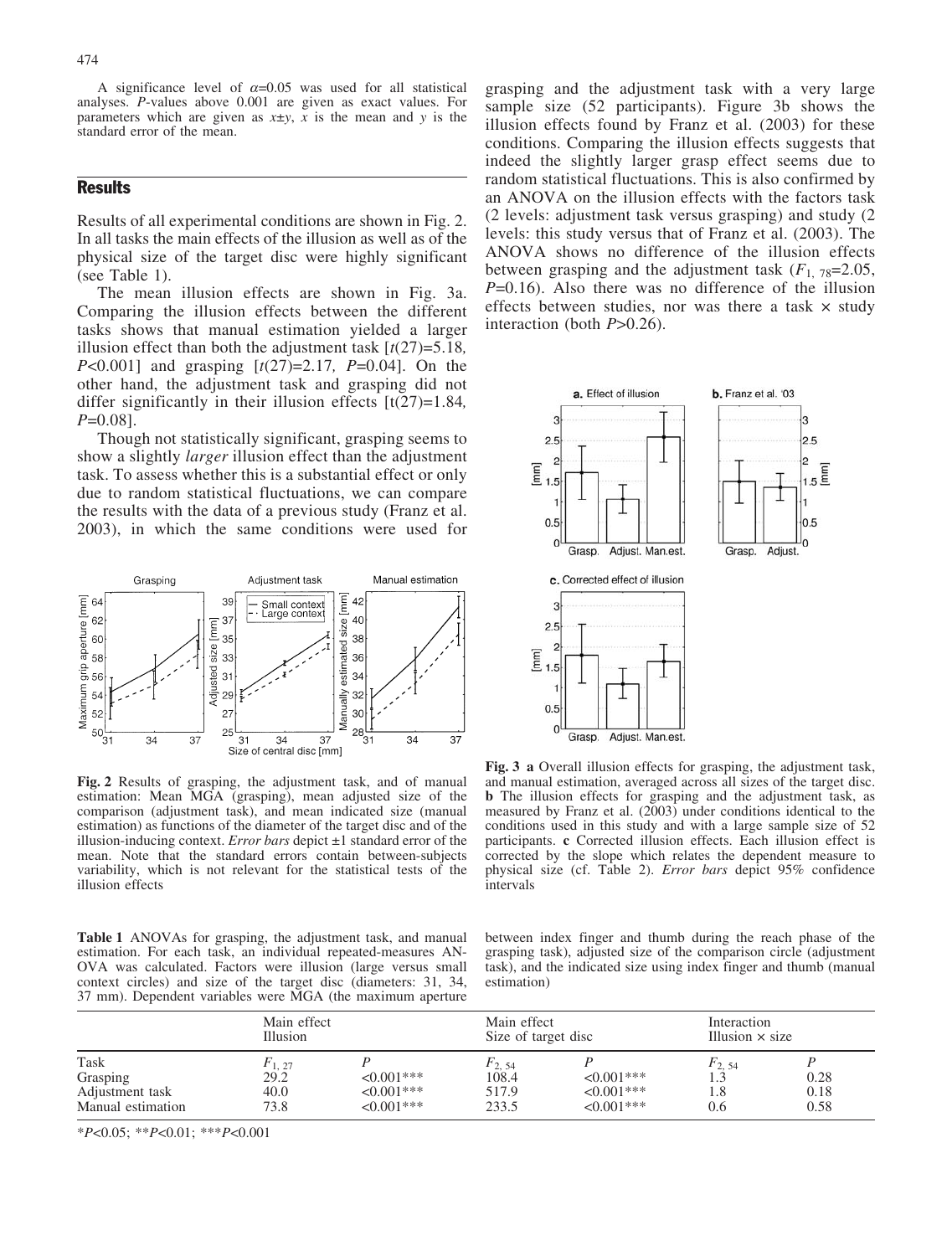Table 2 Illusion effects, slopes, and corrected illusion effects for all tasks. Summary of the illusion effects, slopes, and corrected illusion effects, as shown in Figs. 2and 3

|                                                  | Illusion effect      |                                                 | Slope                |                                                 | Corrected illusion effect |                                                 |
|--------------------------------------------------|----------------------|-------------------------------------------------|----------------------|-------------------------------------------------|---------------------------|-------------------------------------------------|
|                                                  |                      | 95% CI                                          |                      | 95% CI                                          |                           | 95% CI                                          |
| Grasping<br>Adjustment task<br>Manual estimation | 1.71<br>1.07<br>2.58 | $1.06 - 2.35$<br>$0.72 - 1.42$<br>$1.96 - 3.20$ | 0.95<br>0.97<br>1.57 | $0.80 - 1.10$<br>$0.90 - 1.04$<br>$1.39 - 1.74$ | 1.80<br>1.10<br>1.64      | $1.12 - 2.55$<br>$0.74 - 1.47$<br>$1.26 - 2.06$ |

### Correction for different slopes

Inspecting Fig. 2 shows that manual estimation yielded not only a larger illusion effect than the adjustment task and grasping but also a larger slope. As argued in the Introduction and by Franz et al. (2001), this situation requests that we correct the illusion effects for the slopes which relate the measures to physical size. The correction consists (essentially) in dividing the illusion effect by the slope (for details on the correction and the nontrivial estimation of the variability of the corrected values, see the Methods section).

Figure 3c shows the corrected illusion effects and Table 2 gives a detailed summary of all relevant parameters. After correction the differences between the perceptual measures were much smaller. Most interestingly, manual estimation now shows a similar illusion effect not only to the adjustment task, but also to grasping.

## **Discussion**

The Ebbinghaus illusion affected grasping, the adjustment task (a traditional perceptual measure), and manual estimation (which has been interpreted as an alternative way to measure perception). Before correction, the illusion effect was larger in manual estimation than in the adjustment task and in grasping, while the adjustment task and grasping did not differ in their illusion effects.

These results replicate in one single experiment most of the literature on a possible dissociation between perception and action in the Ebbinghaus illusion: (a) as in earlier studies, there was no difference between the illusion effects in the traditional perceptual measure and grasping (Pavani et al. 1999; Franz et al. 2000); (b) this was true, despite the fact that the distance between context elements and central disc was matched for the two illusion conditions to avoid possible artifactual effects on grasping (as suggested by Haffenden and Goodale 2000a; Haffenden et al. 2001)—a finding which replicates that of Franz et al. (2003); (c) manual estimation showed a larger illusion effect than grasping, as in previous studies (Daprati and Gentilucci 1997; Haffenden and Goodale 1998; Haffenden et al. 2001).

However, manual estimation showed illusion effects larger not only than grasping, but also than the traditional perceptual measure. This inconsistency seems responsible for the contradictory results which have been reported by the different research groups in recent years, because some groups used (exclusively) manual estimation, while other groups used (exclusively) traditional perceptual measures.

If this were the whole story, it would be difficult to interpret these results. One possibility would be to decide that manual estimation is the appropriate perceptual measure for the comparison to grasping. In this case we would conclude that there is indeed a dissociation between perception and action in the Ebbinghaus illusion. The other possibility would be to prefer the traditional perceptual measures and in consequence we would conclude that there is no dissociation between perception and action in the Ebbinghaus illusion. A third possibility would be to postulate an additional dissociation within the perceptual system: between traditional perceptual measures on the one hand and manual estimation on the other. From a theoretical point of view, these three possible solutions are not very convincing. They are quite ad hoc and not very parsimonious. A fourth possibility would be that the different tasks rely on different aspects of the visual information. For example, Smeets et al. (2002) convincingly showed that a number of dissociation phenomena can nicely be explained by the use of different spatial attributes (for example, position and size) if different tasks have to be performed on the same stimuli. However, in the case of manual estimation and traditional perceptual measures, it is not clear what these different spatial attributes should be. It seems plausible that in both tasks size (and not, for example, position) is used.

Fortunately, the analysis of the slopes which relate physical size to the different perceptual and motor measures solves these problems and leads to a very simple and coherent picture. The slopes reveal that manual estimation is unusually responsive to variations of physical size. If we correct the illusion effects for the slopes, we find similar effects of the Ebbinghaus illusion in manual estimation, in the traditional perceptual measure, and in grasping.

How does this result relate to the literature? Only one earlier study (Haffenden et al. 2001) performed a similar correction for manual estimation. Interestingly, the slope of manual estimation  $(1.85\pm0.43)$  was very similar to the slope found in this study (Table 2). However, the corrected effect of the Ebbinghaus illusion on manual estimation was still larger than the corrected effect on grasping. Future research should clarify which of these results is more reliable (see also Franz et al. 2003 for a further discussion of Haffenden et al. 2001). Unfortunately, Haffenden et al. (2001) did not employ a traditional perceptual measure for comparison, which might have helped to clarify the different results.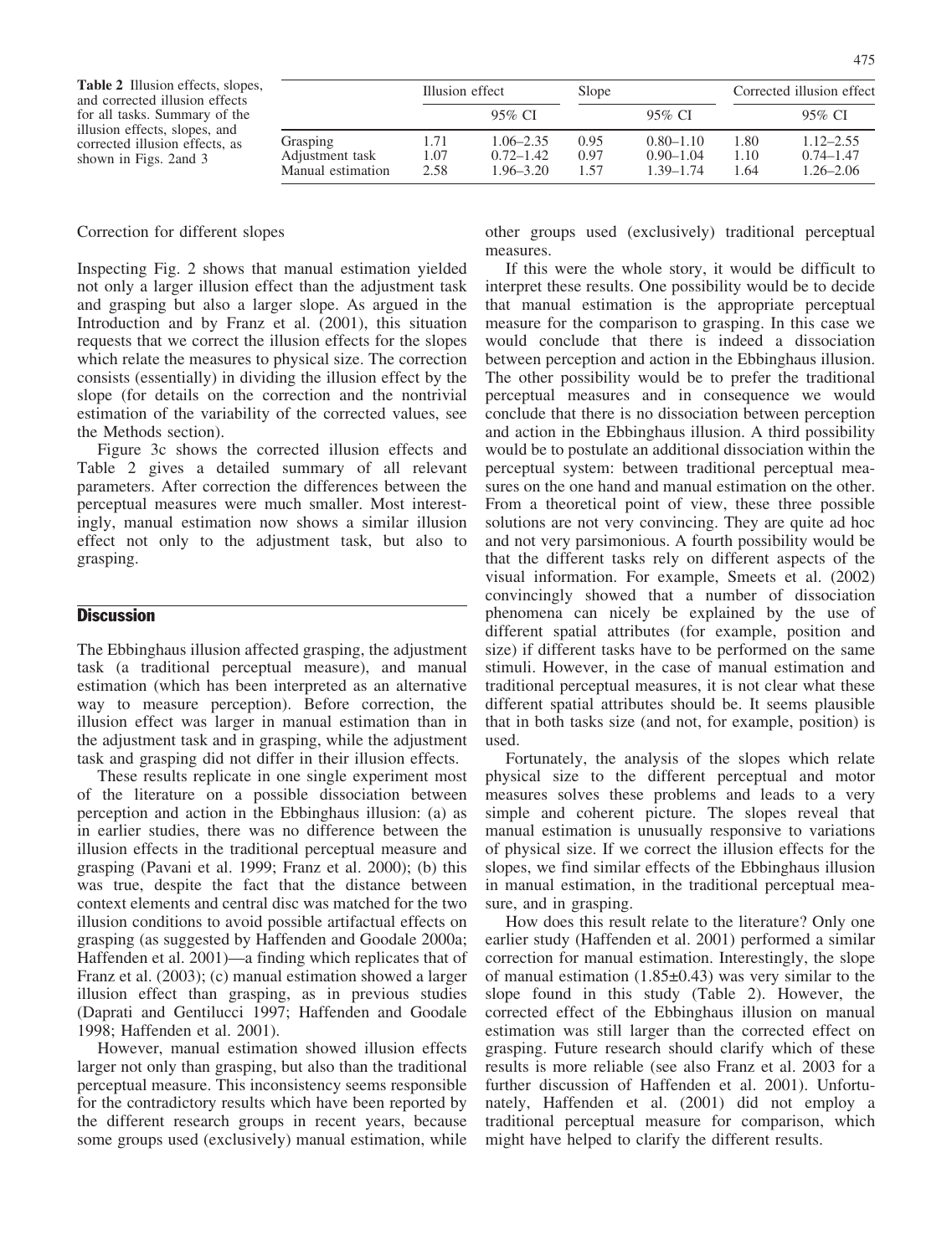Given the fact that manual estimation shows a larger slope in relation to physical size than traditional perceptual measures and grasping, we always need to correct for the slopes if we want to perform comparisons between these different tasks. Unfortunately, most of the studies that compared illusion effects on manual estimation with illusion effects on grasping did not perform this correction (for an overview, see Franz 2001). Therefore, these studies are not really conclusive, because even if the grasp effects of the illusion were based on the same internal size information as the effects on manual estimation, you would still observe a larger illusion effect in manual estimation than in grasping.

It is interesting to speculate why manual estimation is so responsive to a (physical or illusionary) variation of size. One reason might be that in this study (as well as in most other studies) no visual feedback of the hand was allowed during performance of the task. Participants had to rely exclusively on proprioceptive feedback. It is likely that proprioceptive information is not as accurate as visual information and therefore participants might exaggerate their response (thanks to Anne-Marie Brouwer for pointing this out).

This reasoning also shows that the interpretation of manual estimation as a perceptual measure is not as obvious as has often been assumed: While indicating the size of an object with index finger and thumb (without seeing the hand), participants must use proprioceptive cues and employ a number of motor processes. It is not clear why these motor processes should not affect the outcome of the measure (see Pavani et al. 1999). In fact, some authors used measures similar to manual estimation to assess motor effects of visual illusions (Vishton et al. 1999) or to investigate more general aspects of the visuomotor transformation (Jeannerod and Decety 1990).

## **Conclusions**

Traditional perceptual measures and manual estimation (which is often also interpreted as a perceptual measure) lead to inconsistent results for the perceptual effect of the Ebbinghaus illusion. If, however, we correct for the slopes which relate these measures to physical size, then we obtain similar estimates for the size of the perceptual illusion. In addition, the corrected illusion effects correspond well to the illusion effects found in grasping. If this result proves reliable (for a different outcome, see Haffenden et al. 2001), it suggests that the same neuronal signals are responsible for the illusion in the traditional perceptual measures, in manual estimation, and in grasping (cf. Pavani et al. 1999; Franz et al. 2000).

Acknowledgements I wish to thank Anne-Marie Brouwer for very helpful comments on earlier versions of this manuscript. This work was supported by grant FA 119/15-3 from the Deutsche Forschungsgemeinschaft and by a grant from the Max Planck Society.

## References

- Aglioti S, DeSouza JFX, Goodale MA (1995) Size-contrast illusions deceive the eye but not the hand. Curr Biol 5(6):679–685
- Bartelt R, Darling WG (2002) Opposite effects on perception and action induced by the Ponzo illusion. Exp Brain Res 146:433– 440
- Bruno N (2001) When does action resist visual illusions? Trends Cognit Sci 5(9):379–382
- Carey DP (2001) Do action systems resist visual illusions? Trends Cognit Sci 5(3):109–113
- Coren S, Girgus JS (1972) A comparison of five methods of illusion measurement. Behav Res Methods Instrument 4(5):240–244
- Daprati E, Gentilucci M (1997) Grasping an illusion. Neuropsychologia 35(12):1577–1582
- Ferris FL, Kassoff A, Bresnick GH, Bailey I (1982) New visual acuity charts for clinical research. Am J Ophthalmol 94(1):91– 96
- Fieller EC (1932) The distribution of the index in a normal bivariate population. Biometrika 24(3/4):428–440
- Fieller EC (1954) Some problems in interval estimation. J R Stat Soc B 16(2):175–185
- Franz VH (2001) Action does not resist visual illusions. Trends Cognit Sci 5(11):457–459
- Franz VH (2003) Planning versus online control: dynamic illusion effects in grasping? Spatial Vision 16(3–4):1–13
- Franz VH, Gegenfurtner KR, Bülthoff HH, Fahle M (2000) Grasping visual illusions: no evidence for a dissociation between perception and action. Psychol Sci 11(1):20–25
- Franz VH, Fahle M, Bülthoff HH, Gegenfurtner KR (2001) Effects of visual illusions on grasping. J Exp Psychol Hum Percept Perform 27(5):1124–1144
- Franz VH, Bülthoff HH, Fahle M (2003) Grasp effects of the Ebbinghaus illusion: obstacle-avoidance is not the explanation. Exp Brain Res 149:470–477
- Girgus JS, Coren S, Agdern MVRA (1972) The Interrelationship between the Ebbinghaus and Delboeuf illusions. J Exp Psychol 95(2):453–455
- Glover S (2002) Visual illusions affect planning but not control. Trends Cognit Sci 6(7):288–292
- Glover S, Dixon P (2001) Dynamic illusion effects in a reaching task: evidence for separate visual representations in the planning and control of reaching. J Exp Psychol Hum Percept Perform 27:560–572
- Glover S, Dixon P (2002) Dynamic effects of the Ebbinghaus illusion in grasping: support for a planning/control model of action. Percept Psychophys 64(2):266–278
- Haffenden AM, Goodale MA (1998) The effect of pictorial illusion on prehension and perception. J Cognit Neurosci 10(1):122– 136
- Haffenden AM, Goodale MA (2000a) Independent effects of pictorial displays on perception and action. Vision Res 40:1597–1607
- Haffenden AM, Goodale MA (2000b) The effect of learned perceptual associations on visuomotor programming varies with kinematic demands. J Cognit Neurosci 12(6):950–964
- Haffenden AM, Schiff KC, Goodale MA (2001) The dissociation between perception and action in the Ebbinghaus illusion: nonillusory effects of pictorial cues on grasp. Curr Biol 11(3):177–181
- Jeannerod M, Decety J (1990) The accuracy of visuomotor transformation. An investigation into the mechanisms of visual recognition of objects In: Goodale M (ed) Vision and action. The control of grasping. Ablex, Norwood, NJ, pp 33–45
- Milgram P (1987) A spectacle-mounted liquid-crystal tachistoscope. Behav Res Methods Instrum Comput 19(5):449–456
- Milner AD, Goodale MA (1995) The visual brain in action. Oxford University Press, Oxford
- Oldfield RC (1971) The assessment and analysis of handedness: the Edinburgh Inventory. Neuropsychologia 9:97–113